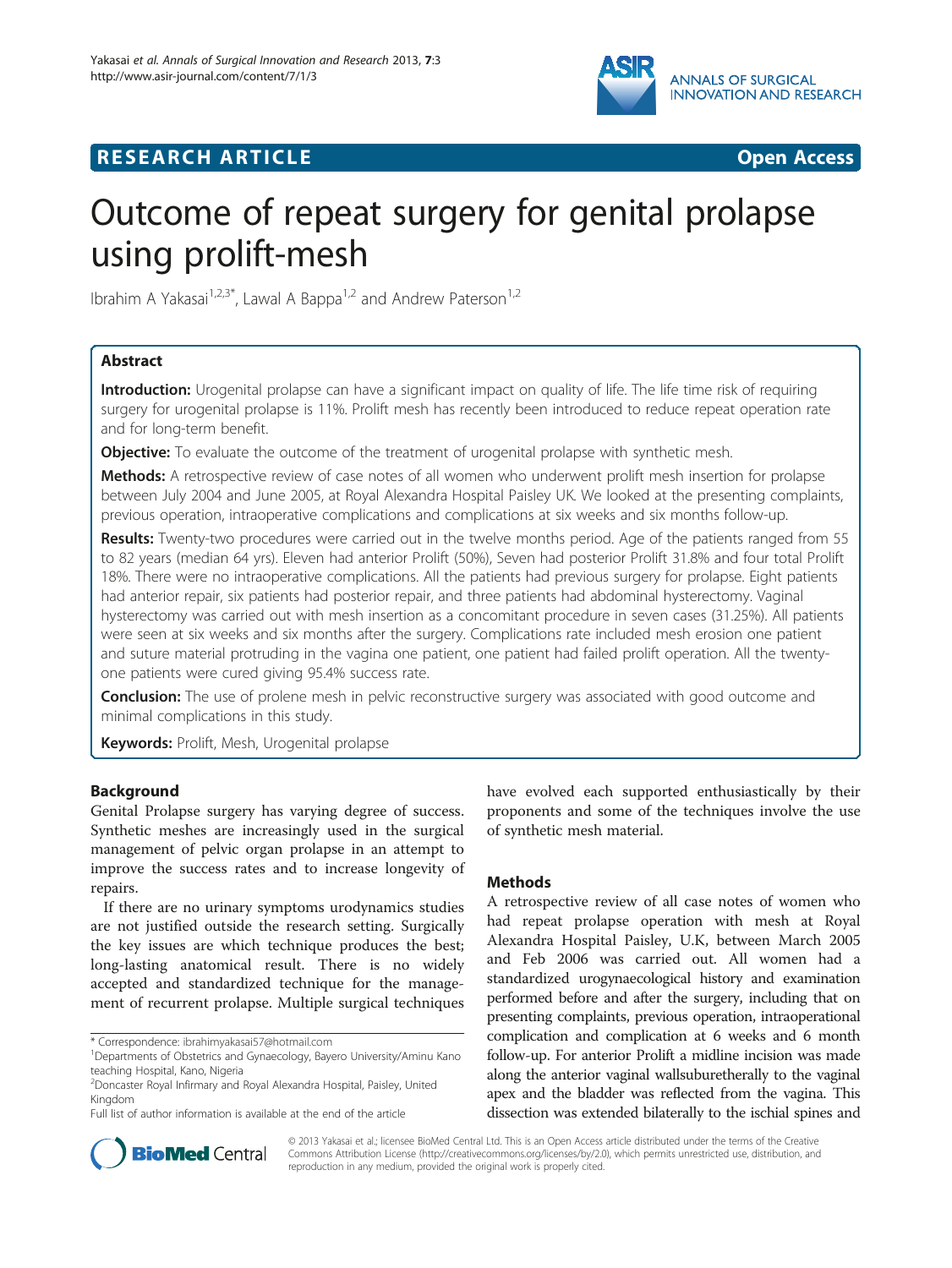Table 1 TYPES OF MESH REPAIR

| Type of operation      | Number (%) |
|------------------------|------------|
| Anterior mesh          | 11 (50%)   |
| <b>Posterior mesh</b>  | 7 (31%)    |
| Anterior and posterior | 4 (18%)    |

advanced anteriorly along the arcus tendineus. Midline placation of the fascial layer was performed using interrupted 2/0 polydioxanon (PDS). Atrium mesh (2×15 cm) with a widened elliptical midportion was placed under the bladder base and each lateral extension was positioned on to the iliococcygeal fascia anterior to the ischial spines. The mesh overlay was sutured with 2/0 Polyglactin (vicryl) sutures at the anterior and posterior margins to prevent it folding (Table 1).

We carry out the posterior compartment mesh repair by using a midline incision from the perineum to the vaginal apex and the vagina detached from the rectum with a sharp dissection, which was extended laterally to the ischiorectal fossa, and superiorly onto the sacrospinous ligament. Fascial defect in the rectovaginal septum was repaired using 2/0 polydioxanon (PDS) interrupted sutures. Atrium mesh 10×15 cm was fashioned in a Y-shape, the arms of the Y, 2 cm wide and the body 5 cm wide. The arms of the Y were placed onto the sacrospinous ligament bilaterally with the main body of mesh overlaying the repaired rectovaginal fascia and the perineal body. The mesh was also stabilized with vicryl 2/0 sutures placed superiorly. And laterally onto the perineal body. We routinely performed rectal examination was in order to exclude damage or inadvertent placement of the sutures in the rectum.

Following placement of the mesh overlay the vagina was closed a cystoscopy and rectal examination was performed to exclude any urinary or rectal injury.

## Results

Twenty-two procedures were carried out in the twelve months period. Age of the patients ranged from 55 to 82 years (median 64 yrs). Eleven had anterior Prolift (50%), Seven were posterior Prolift 31.8% and Four total Prolift 18%. There were no intra operative complications. All the patients had previous surgery for prolapse. Eight patients had anterior repair, Six patients had posterior repair, and three patients had abdominal hysterectomy. Vaginal hysterectomy was carried out with mesh insertion as a concomitant procedure in seven cases (31.25%). All patients were seen at Six weeks and six months after the surgery. Complications rate included mesh erosion one patient and suture material protruding in the vagina one patient at the six months follow-up. One patient had failed total Prolift operation. All the twenty-one patients were cured giving 95.4% success rate.

## Discussion

This study reports on 22 women who had pelvic floor reconstruction with anterior, posterior or total mesh reinforcement. The overall cure rate at 6 weeks and 6months was 95.4%.

A study reports that [\[1](#page-2-0)] with total mesh one patient failed and the procedure had to be repeated similar to our own studies. The appearance of prolapse in a well supported compartment is an issue which occurs after all surgery for prolapse whether conventional or using mesh [[2](#page-2-0)-[4\]](#page-2-0).

This finding seems to be comparable to what has been reported after sacrospinous colpopexy and given that the mesh is fixed through sacrospinous ligament bilaterally, may well be for the same reason.

One patient had concomitant vagina hysterectomy and posterior Prolift, while three patients had vaginal hysterectomy as a concomitant procedure and anterior Prolift. In all these cases the procedures were successful. The remaining three concomitant vaginal hysterectomies were in the total prolift group and among them an elderly lady 82 years had a failed total Prolift. This probably may well be because of her age that predisposes to significant supporting ligaments weaknesses. Our success rate of 95.4% is comparable to most studies [\[5-7](#page-2-0)].

There are various type of mesh in the markets, however type 1monofilament polypropylene mesh with large pore sizes is currently recommended to reduce complications such as mesh erosion, extrusion inflammation or infection [\[8-10](#page-2-0)]. We use a similar type of mesh in our studies. This study reports 22 women who underwent pelvic floor reconstructions, with anterior, posterior or total mesh reinforcement. The overall cure rate at six months for all the three compartments respectively was 95.4%.

Concern continues to be voiced regarding the risk of chronic infection and the potentially disastrous consequences of mesh finding its way within a hollow viscus such as bladder [\[11](#page-2-0)-[13\]](#page-2-0). We found only 2 instances of mesh erosion/protrusion in our follow-up patients and both were easily managed with excision of the protruding mesh resulting in complete cure.

Some studies have reported an up to 26% mesh erosion rate and up to 38% dyspareunia rate. We did not have dyspareunia as complication.

Most cases of prolapse in the Caucasian population is due to age factors that weaken the ligaments supporting the pelvic structures [[14](#page-2-0)]. In this study the failure of the total mesh prolift was in the 82 year old lady. In an African population however most recorded cases of prolapse are due to the high parity and the patients are relatively younger. There